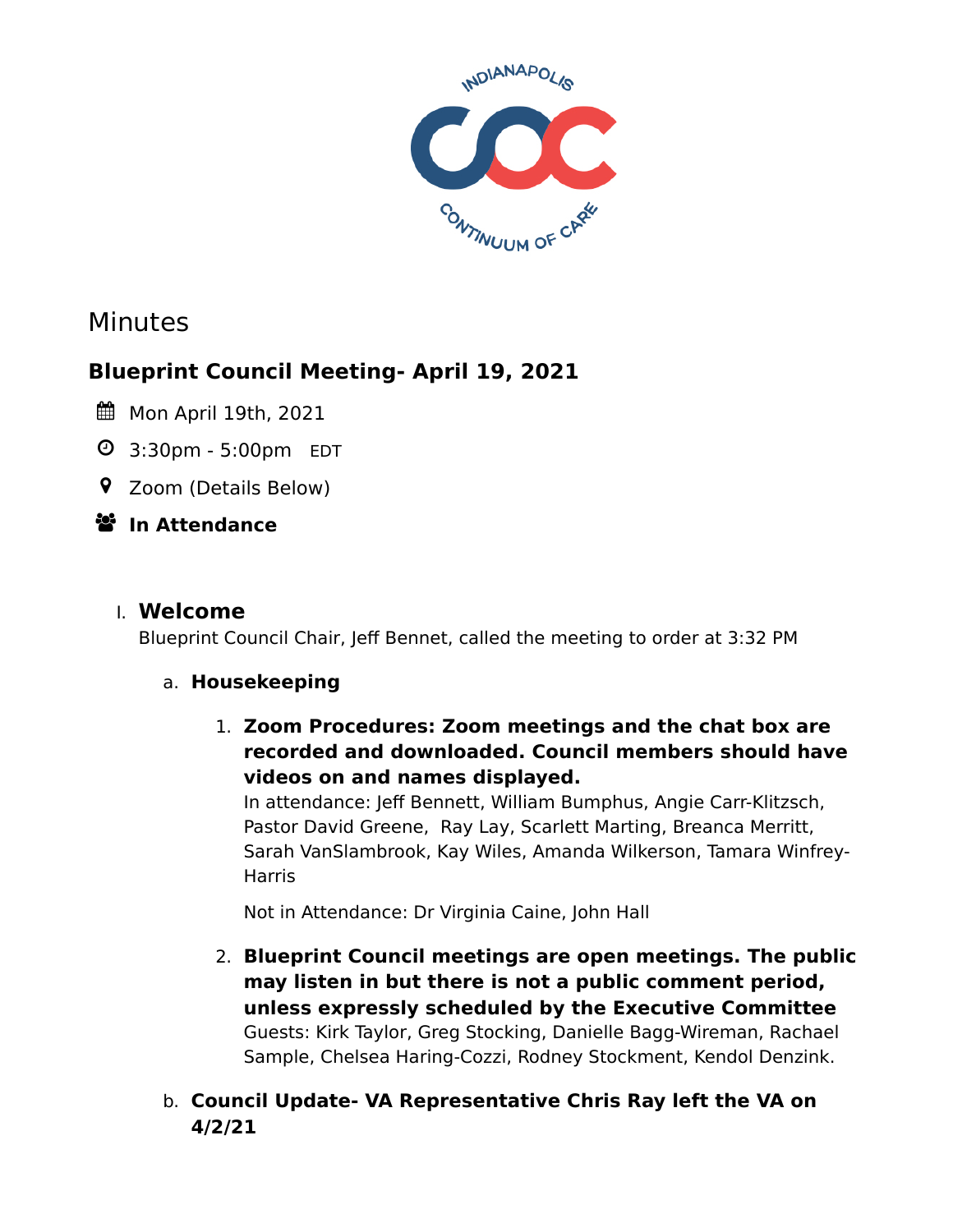We will likely wait until Chris' replacement is named as a permanent replacement before seating a new VA representative.

## II. **Consent Agenda**

Jeff introduced the consent agenda with the February 22, 2021 meeting minutes.

#### a. **Approve meeting minutes- February 22, 2021**

**Decision:** Tamara and Kay moved to approve the February minutes, Amanda seconded the motion.

## 1. **Motion: To approve the meeting minutes from the February 22, 2021 Blueprint Council Meeting**

**Decision:** Meeting minutes approved unanimously.

### III. **Discussion**

Jeff introduced the discussion topic for the meeting regarding housing progress of ESG CV-1 and CV-2 funding. As a reminder, both of these funds were a part of the CARES Act funding allocated last year to the Emergency Solutions Grant. Tamara inquired about the differences in the CV-1 and CV-2 funding, and it should be noted that these funds were not released at the same time. CV-1 was released and allocated to projects in July 2020 and CV-2 in September 2020.

### a. **Housing Progress Report and Discussion- ESG-CV Rapid Rehousing Efforts**

- 1. **ESG-CV 1 and 2: Housing response to public health crisis**
- 2. **Asked community to approach RRH differently. Longer rental assistance and support. (12 months)**
- 3. **Funding more than doubled annual allocation, providing opportunity to house double the number of households.**
- 4. **Opportunity to set targets to achieve rehousing goals, champion housing, and align around performance.** Danielle presented an update based upon information presented in the board packet about the rehousing effort using CV-1 and CV-2.. The request was made to assist the project management team in support agencies through setting rehousing targets. The initial proposal was to rehouse remaining CV-1 by July 31, 2021 and CV-2 by Sept 30, 2021.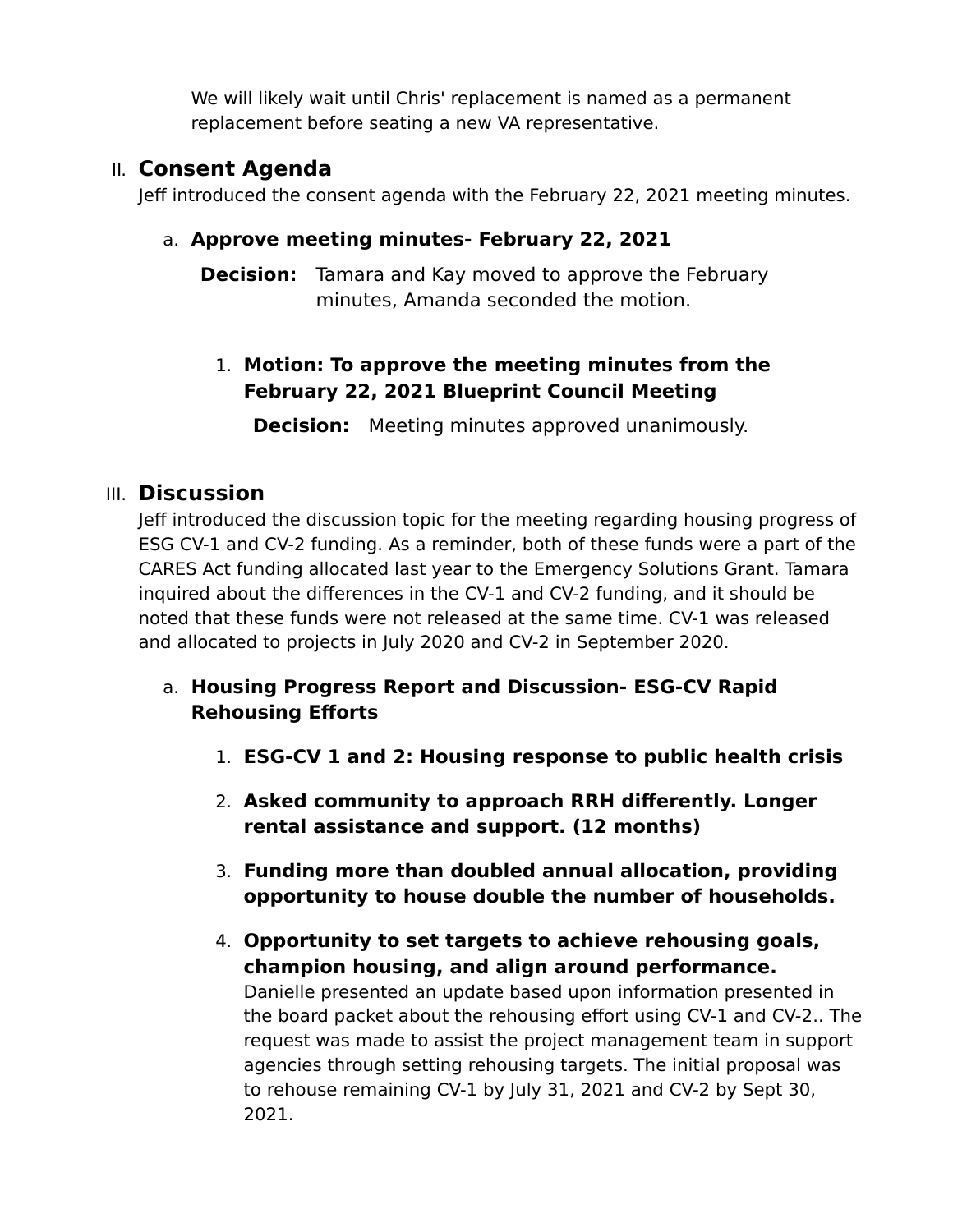- **Decision:** Jeff made a motion to set weekly targets of 6 for CV-1 (July 31) and 16 for CV-1 (Sept 30). Amanda proposed an ammendment to the motion to increase to 10 CV-1 and 20 for CV-2. Jeff agreed to ammend the motion to increase the targets. Pastor Greene seconded the ammended motion. Motion passed unanimously.
- 5. **What is it going to take to do this? What are the obstacles? How do we support system to house at scale and in an abundance model?**

Next steps: an official communication from the Council will announce the targets to partners. Kay will help support the work to develop more capacity to obtaining documentation for housing that seems to be creating a bottleneck in the flow to housing. We will have a position description drafted and to the Council in a week for further consideration and potential endorsement for funding. Chelsea and Angie will meeting to discuss EmployIndy's role as potential employer of recorder for a system-wide position. CHIP staff will support as needed.

## IV. **New (Other) Business**

### V. **Comments, Announcements, and Other Business**

#### a. **Blueprint Council Nominating Committee**

Jeff shared that he is working to connect with individuals that expressed interest in the committee. More information will be coming soon.

#### 1. **When is this committee meeting?**

2. **Nominations for open seats**

Vacant seats:

- (3) System Representatives
- (2) Funders
- (1) Business Representative
- (?) Research / Evaluation Representative

#### b. **Funding Announcements**

1. **Housing Trust Fund Applications Open- Due May 3rd**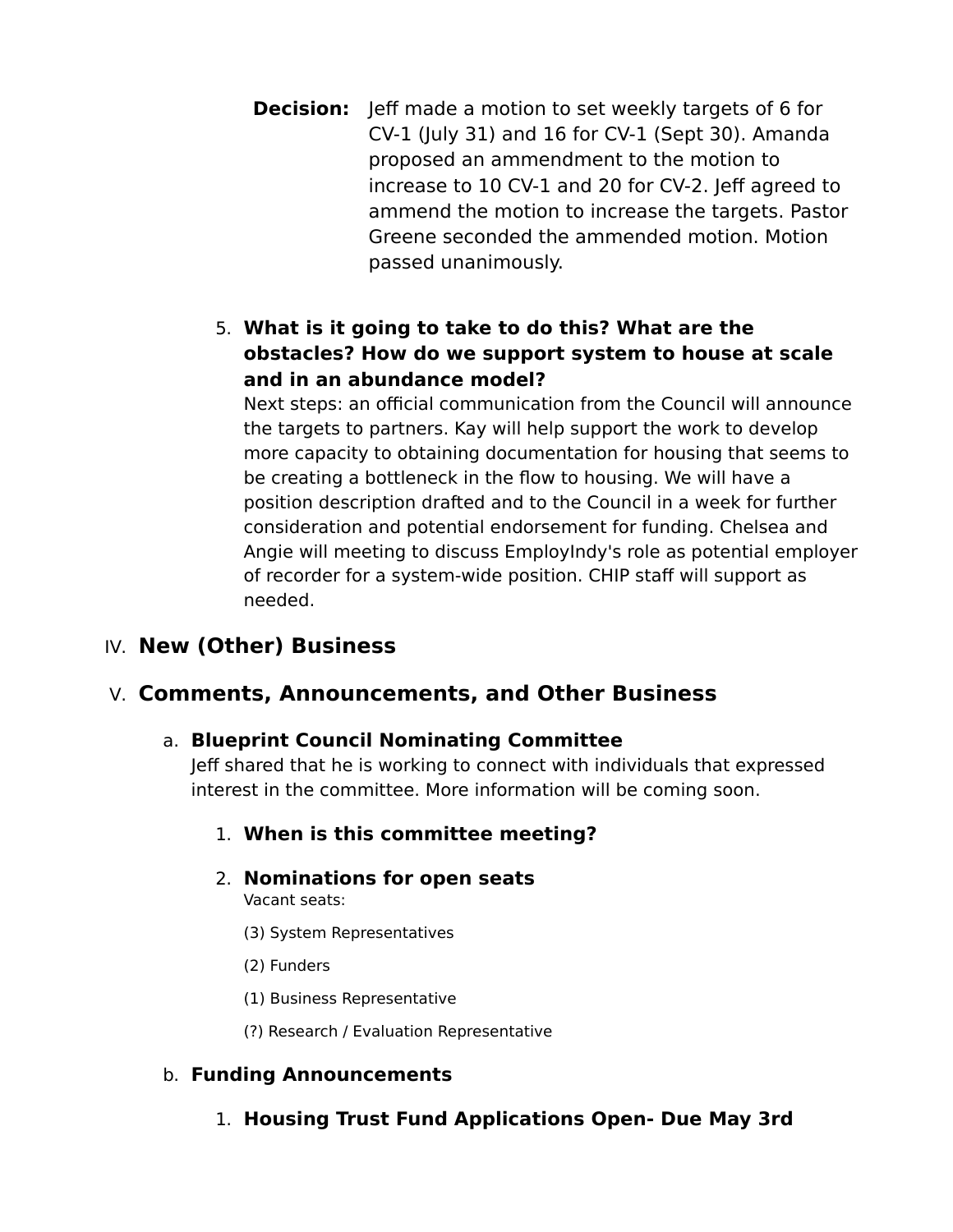- 2. **2021 HUD CoC NOFA Letters of Intent for New and Renewal Projects Open- Due May 7th**
- 3. **Housing to Recovery Fund Requests for Information Open-Due May 12th**
- 4. **Lilly Endowment Enhancing Opportunities in Indianapolis Grantees Announced**

https://lillyendowment.org/wp-content/uploads/2021/03/eoi-grant-list.pdf

5. **American Relief Plan HOME allocation announced- \$14.9 million Indianapolis**

#### VI. **Next Meeting Date**

a. **Blueprint Council Meeting June 21, 2021**

Join Zoom Meeting

<https://us02web.zoom.us/j/89969176740>

Meeting ID: 899 6917 6740 One tap mobile +13017158592,,89969176740# US (Washington D.C) 13126266799,,89969176740# +US (Chicago)

Dial by your location

- +1 301 715 8592 US (Washington D.C)
- +1 312 626 6799 US (Chicago)
- +1 646 558 8656 US (New York)
- +1 253 215 8782 US (Tacoma)
- +1 346 248 7799 US (Houston)
- +1 669 900 9128 US (San Jose)

Meeting ID: 899 6917 6740

Find your local number:<https://us02web.zoom.us/u/kcsk8zjdFM>

### b. **CoC Quarter 3 Convening July 20, 2021**

### VII. **Adjourn**